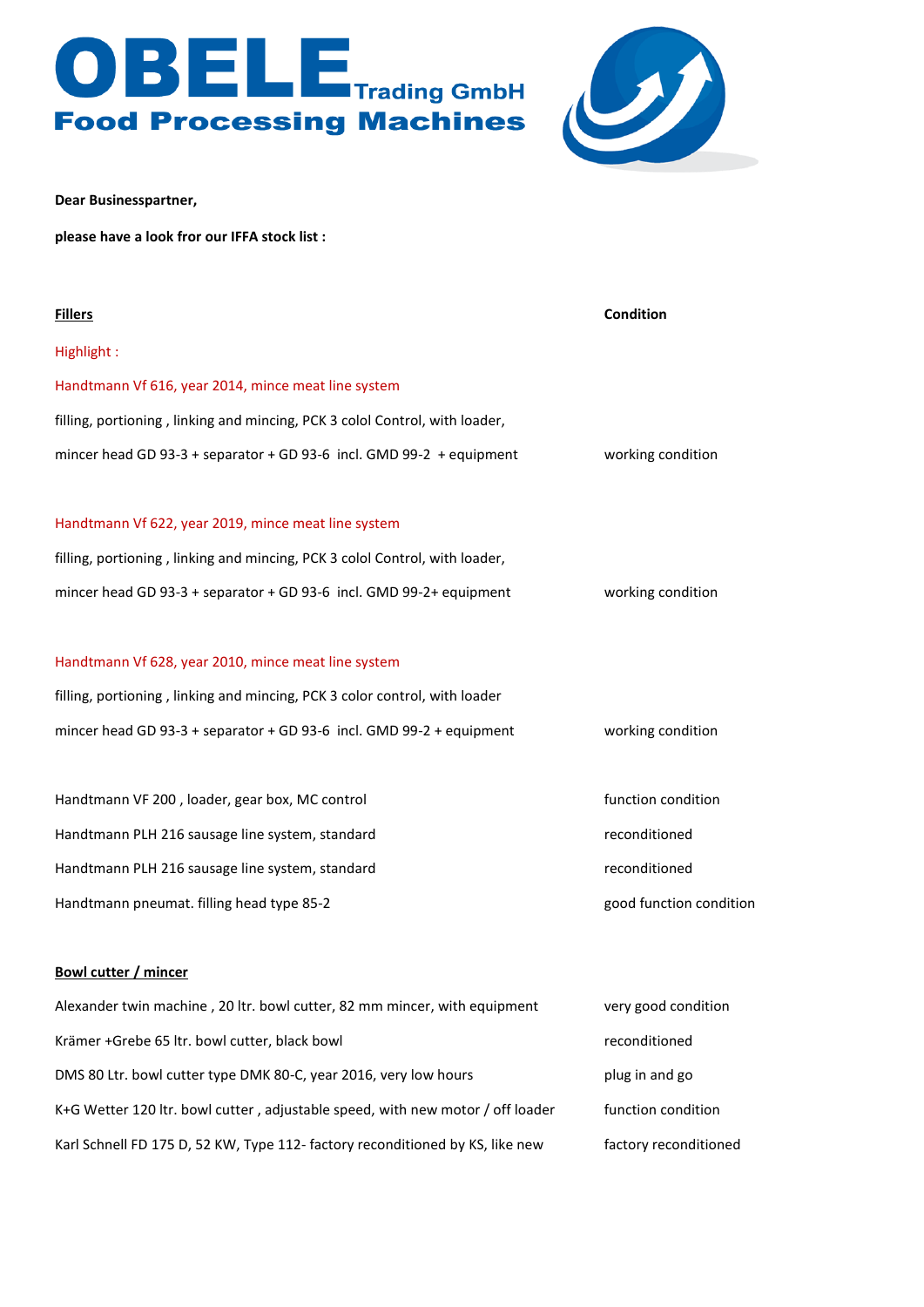



### **Mixer**

| 88 Ltr. paddle mixer, new                                          | new           |
|--------------------------------------------------------------------|---------------|
| 250 ltr.paddle mixer, new                                          | new           |
| N+N 300 ltr. Paddle mixer                                          | new           |
|                                                                    |               |
|                                                                    |               |
| <b>Clipper</b>                                                     |               |
| International Table clipper Type IC 700 S                          | new           |
| International full automatic clipper type IC 18 /15                | new           |
|                                                                    |               |
| Injector / Tumbler                                                 |               |
| Günther Pickle Injector PI 26, year 2007 with filtersystem         | reconditioned |
|                                                                    |               |
|                                                                    |               |
| <b>Ice Machine</b>                                                 |               |
| Higel Icemachine with silo HEC 141 EB 11, year 2018, 135 kg / 24 h | ready for use |
|                                                                    |               |
|                                                                    |               |

#### **Slicer / cutting machines / Derinder**

| Berkel VBP Slicer Type B 100, building year between 1918 and 1928, manul | fully reconditioned |
|--------------------------------------------------------------------------|---------------------|
| Bizerba Slicer Type VE 6 (about 50 years old) 220 Volt, single ph        | full reconditioned  |
| Bizerba Slicer Type GSP-H, 330 mm blade, year 2016                       | top condition       |
| Bizerba Slicer Type GSP-H, 330 mm blade, year 2017                       | top condition       |

# **Cookers / Ofens**

| Asca 450 Ltr. cooking pot, with MC-control, year 2007 | fully reconditioned |
|-------------------------------------------------------|---------------------|
| Eloma ofen Type ELH 5-3                               | function condition  |